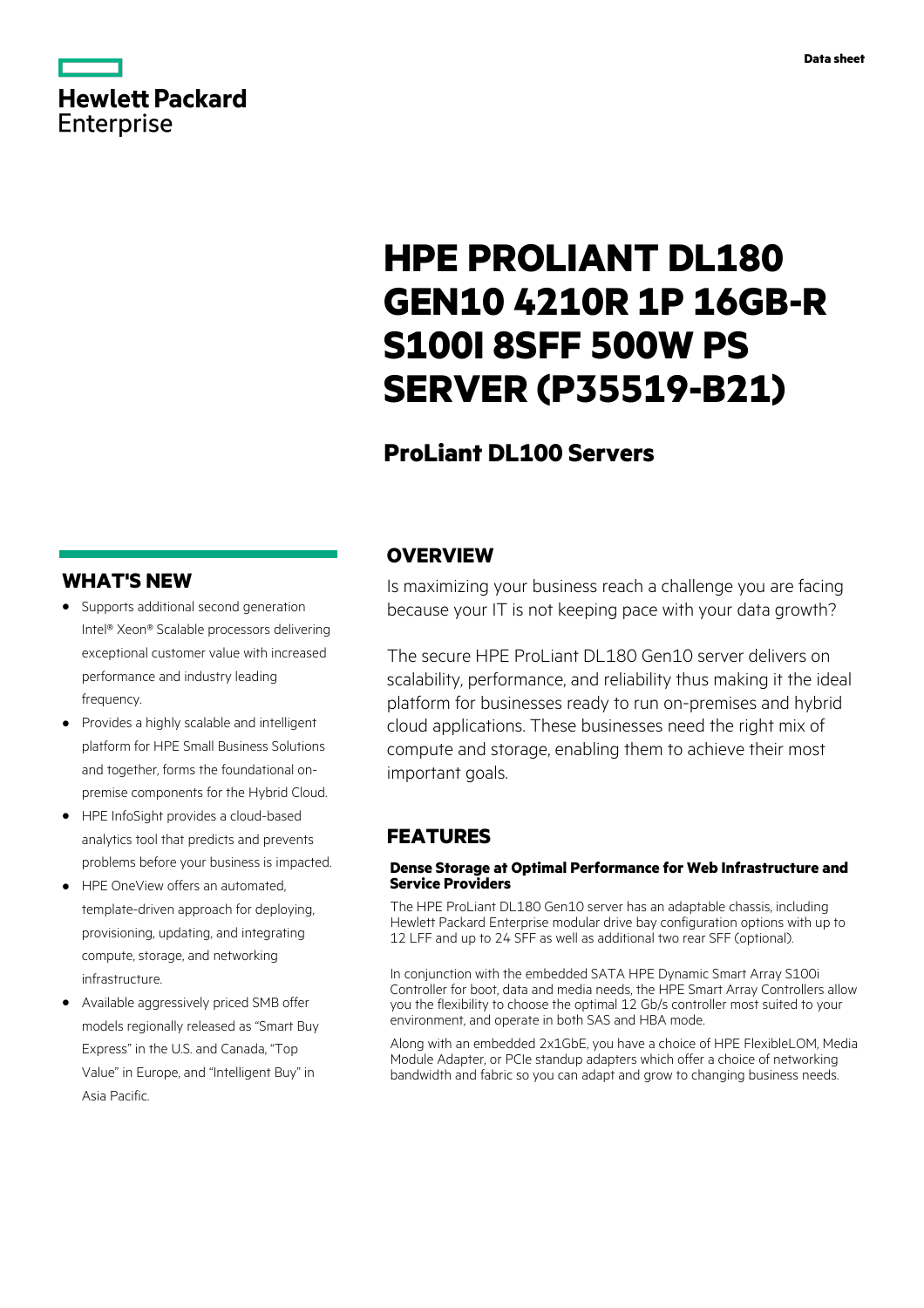#### **Comprehensive and Cost-effective Management**

HPE ProLiant DL180 Gen10 server offers comprehensive firmware management with HPE iLO5 that includes install sets created by Smart Update Manager (SUM). It has the ability to create multiple rollback sets and ability to view and delete scheduled jobs at no additional licensing cost.

Scalable and reliable model to run multi-workload for better business performance and growing Data center needs. Cost optimization, reliability and expandability for cloud and virtualization requirements. Setting security standards making it the most secure industry standard server portfolio.

#### **Agile, Secure Infrastructure Management for Accelerating IT Service Delivery**

HPE iLO 5 enables the world's most secure industry standard servers with HPE silicon root of trust technology to protect your servers from attacks, detect potential intrusions and recover your essential server firmware securely.

Features include iLO Security Dashboard that helps detect and address possible security vulnerabilities and Workload Performance Advisor that provides server tuning recommendations for better server performance.

Millions of lines of firmware code run before the server OS boots and with Runtime Firmware Verification, enabled by HPE iLO Advanced. The server firmware is checked every 24 hours verifying validity and credibility of essential system firmware.

Secure Recovery allows server firmware to roll back to the last known good state or factory settings after detection of compromised code.

Additional security options are available with Trusted Platform Module (TPM) to prevent unauthorized access to server and securely stores artifacts used to authenticate the server platforms while the Intrusion Detection Kit logs and alerts when the server hood is removed.

#### **Industry Leading Services and Ease of Deployment**

The HPE ProLiant DL180 Gen10 server comes with a complete set of HPE Technology Services, delivering confidence, reducing risk, and helping customers realize agility and stability.

HPE Pointnext Services simplifies all stages of the IT journey. Advisory and Transformation Services professionals understand customer challenges and design an optimal solution. Professional Services enable rapid deployment of solutions and Operational Services provide ongoing support.

A suite of embedded and downloadable tools is available for server lifecycle management including Unified Extensible Firmware Interface (UEFI), Intelligent Provisioning, HPE iLO 5 to monitor and manage, HPE iLO Amplifier Pack, Smart Update Manager (SUM), and Service Pack for ProLiant (SPP).

Hewlett Packard Enterprise IT investment solutions help you transform to a digital business with IT economics that align to your business goals.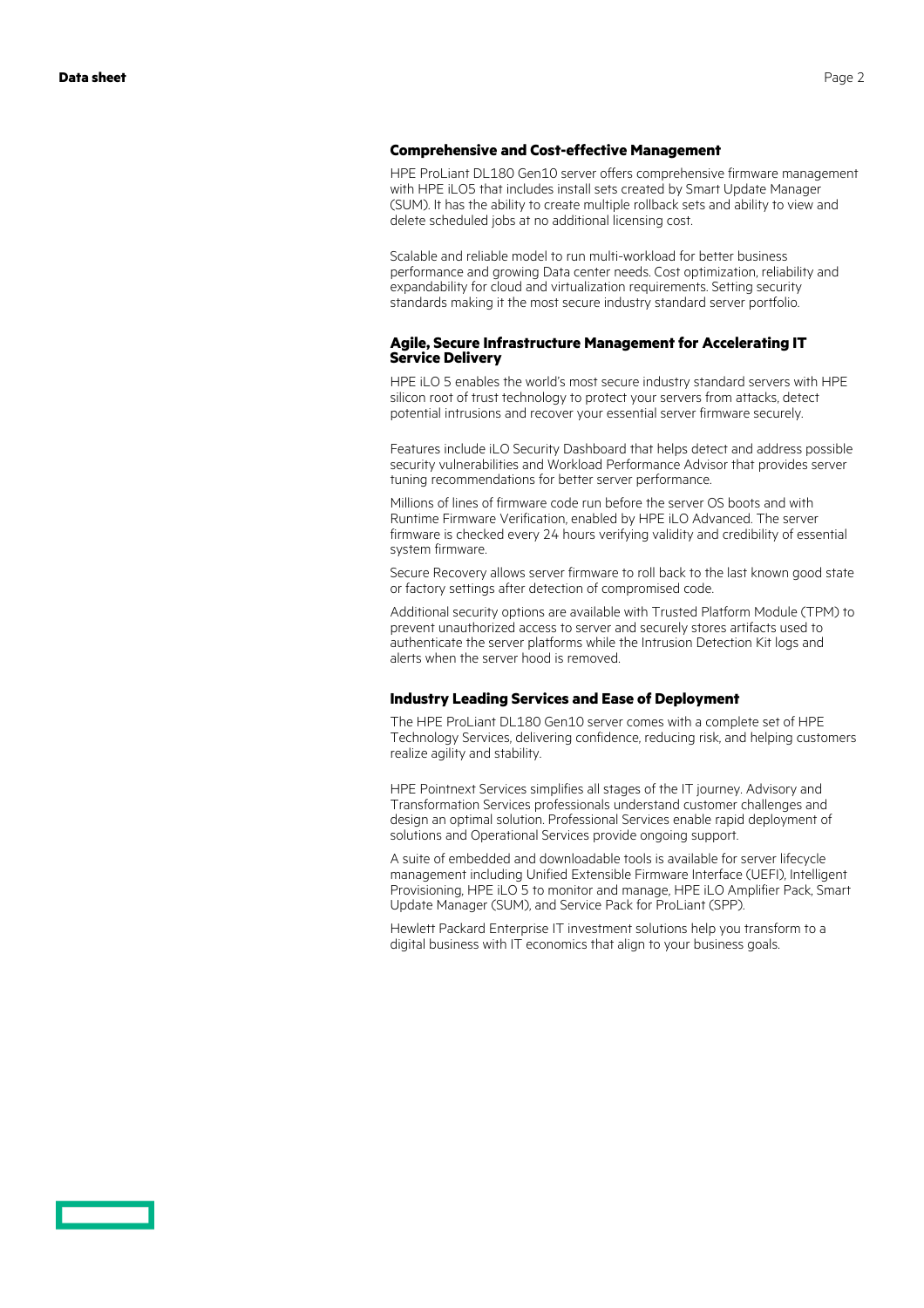<u>and the second part of the second part of the second part of the second part of the second part of the second part of the second part of the second part of the second part of the second part of the second part of the seco</u>

## **Technical specifications HPE ProLiant DL180 Gen10 4210R 1P 16GB-R S100i 8SFF 500W PS Server**

| <b>Product Number</b>              | P35519-B21                                                                                                                                                                                                                                                                                                                                                            |
|------------------------------------|-----------------------------------------------------------------------------------------------------------------------------------------------------------------------------------------------------------------------------------------------------------------------------------------------------------------------------------------------------------------------|
| <b>Processor Name</b>              | Intel® Xeon® Scalable 4210R (10 core, 2.4 GHz, 100W)                                                                                                                                                                                                                                                                                                                  |
| <b>Processor core available</b>    | 10 core                                                                                                                                                                                                                                                                                                                                                               |
| <b>Processor cache</b>             | 13.75 MB L3                                                                                                                                                                                                                                                                                                                                                           |
| <b>Processor speed</b>             | $2.4$ GHz                                                                                                                                                                                                                                                                                                                                                             |
| <b>Power supply type</b>           | 1 HPE 500W Flexible Slot Hot Plug Power Supply                                                                                                                                                                                                                                                                                                                        |
| <b>Expansion slots</b>             | 6, for detailed descriptions reference the QuickSpecs                                                                                                                                                                                                                                                                                                                 |
| <b>Memory, standard</b>            | 16GB 1Rx4 PC4-2933Y-R Smart Kit                                                                                                                                                                                                                                                                                                                                       |
| <b>Memory type</b>                 | HPE DDR4 Smart Memory - 16GB RDIMM                                                                                                                                                                                                                                                                                                                                    |
| <b>Included hard drives</b>        | None ship standard<br>8SFF SAS/SATA drives supported                                                                                                                                                                                                                                                                                                                  |
| <b>Optical drive type</b>          | Optional: DVD-ROM or DVD-RW                                                                                                                                                                                                                                                                                                                                           |
| <b>Network controller</b>          | HPE embedded 2-port 1 GbE Ethernet adapter and optional HPE FlexibleLOM, Media Module Adapter,<br>or PCIe stand-up card                                                                                                                                                                                                                                               |
| <b>Storage controller</b>          | HPE Smart Array S100i (embedded)                                                                                                                                                                                                                                                                                                                                      |
| <b>Product Dimensions (metric)</b> | 8.73 x 44.54 x 63.47 cm                                                                                                                                                                                                                                                                                                                                               |
| Weight                             | 13.0 kg minimum, 26.0 kg maximum                                                                                                                                                                                                                                                                                                                                      |
| Infrastructure management          | HPE iLO Standard with Intelligent Provisioning (embedded), HPE OneView Standard (requires<br>download), Optional-HPE iLO Advanced, and HPE OneView Advanced (require licenses)                                                                                                                                                                                        |
| Warranty                           | 3/3/3 Server Warranty includes 3-Year Parts, 3-Year Labor, 3-Year Onsite support with next business<br>day response. Additional HPE support and service coverage for your product can be purchased locally.<br>For information on availability of service upgrades and the cost for these service upgrades, refer to the<br>HPE website at http://www.hpe.com/support |